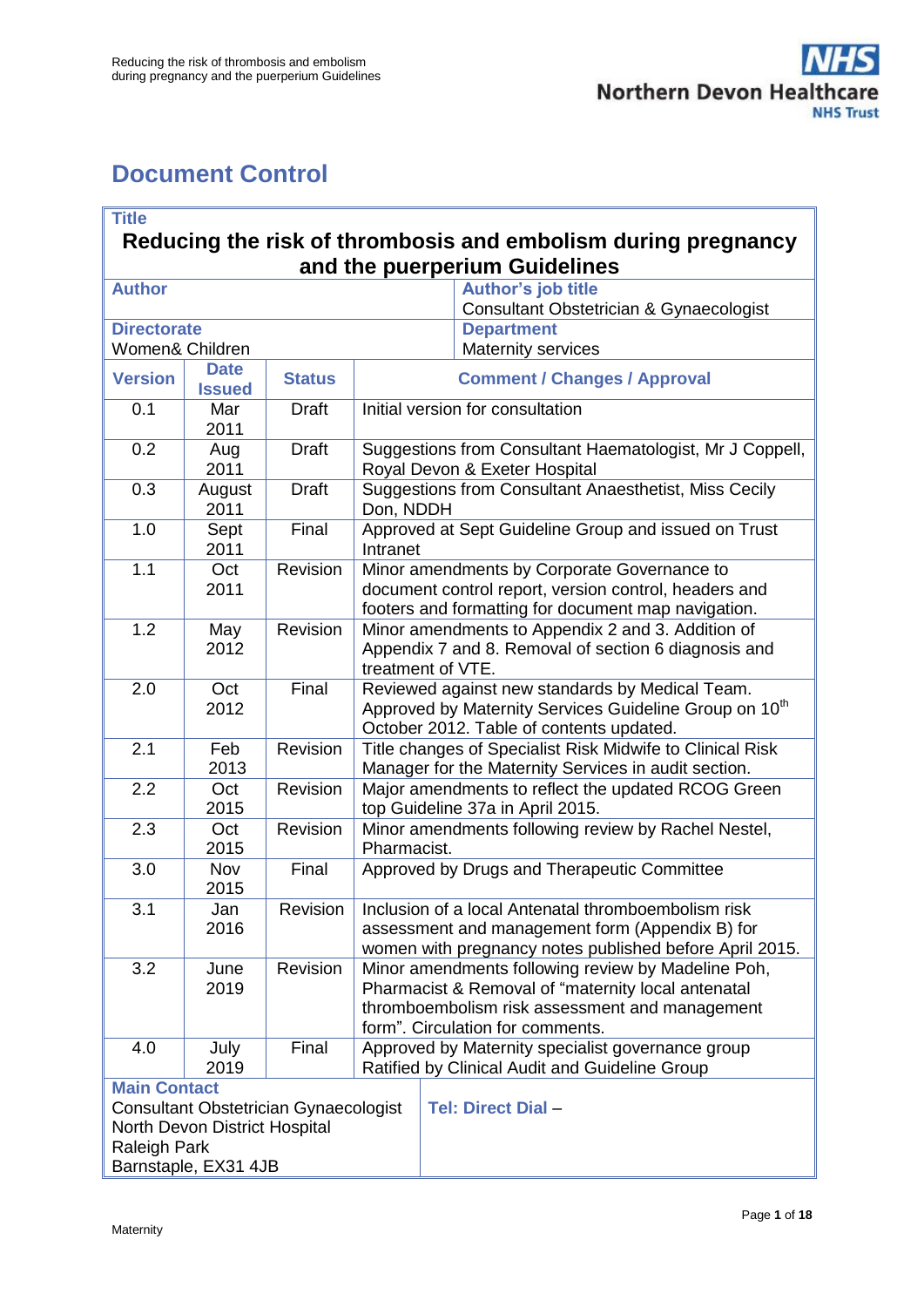| <b>Lead Director</b>                                                                            |                                           |  |             |  |  |
|-------------------------------------------------------------------------------------------------|-------------------------------------------|--|-------------|--|--|
| <b>Medical Director</b>                                                                         |                                           |  |             |  |  |
| <b>Superseded Documents</b>                                                                     |                                           |  |             |  |  |
| Reducing the risk of thrombosis and embolism during pregnancy and the puerperium –              |                                           |  |             |  |  |
| Guideline V3.1 Jan 2016                                                                         |                                           |  |             |  |  |
| <b>Issue Date</b>                                                                               | <b>Review Date</b><br><b>Review Cycle</b> |  |             |  |  |
| <b>July 2019</b>                                                                                | <b>July 2022</b>                          |  | Three years |  |  |
| <b>Consulted with the following stakeholders: (list all)</b>                                    |                                           |  |             |  |  |
| <b>Obstetric Team</b><br>$\bullet$                                                              |                                           |  |             |  |  |
| <b>Senior Midwives</b><br>$\bullet$                                                             |                                           |  |             |  |  |
| Anaesthetists<br>$\bullet$                                                                      |                                           |  |             |  |  |
| Haematologist<br>$\bullet$                                                                      |                                           |  |             |  |  |
| Pharmacist<br>$\bullet$                                                                         |                                           |  |             |  |  |
| <b>Approval and Review Process</b>                                                              |                                           |  |             |  |  |
| Drugs and Therapeutics Committee (Via pharmacist)                                               |                                           |  |             |  |  |
| <b>Maternity Specialist Governance Forum</b>                                                    |                                           |  |             |  |  |
| <b>Local Archive Reference</b>                                                                  |                                           |  |             |  |  |
| G:\ Obstetrics                                                                                  |                                           |  |             |  |  |
| <b>Local Path</b>                                                                               |                                           |  |             |  |  |
| Public/ G Drive / W & C / Guidelines 2019                                                       |                                           |  |             |  |  |
| <b>Filename</b>                                                                                 |                                           |  |             |  |  |
| VTE prophylaxis obstetric guidance v4.doc                                                       |                                           |  |             |  |  |
| <b>Policy categories for Trust's internal</b><br><b>Tags for Trust's internal website (Bob)</b> |                                           |  |             |  |  |
| website (Bob)<br>VTE prophylaxis                                                                |                                           |  |             |  |  |
| Location(s) on Intranet                                                                         |                                           |  |             |  |  |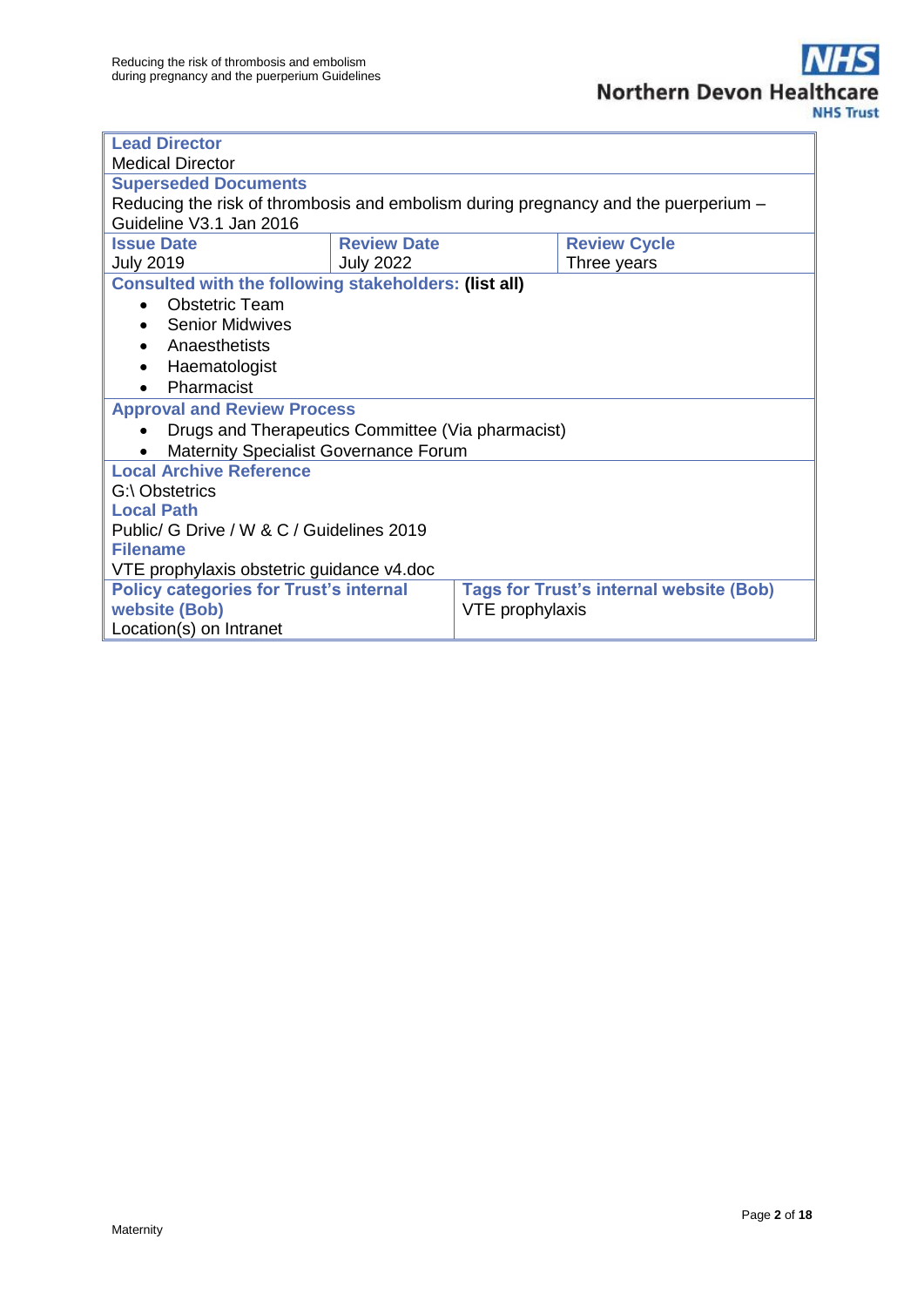

# **2. Contents**

| 3. |                                                                                     |
|----|-------------------------------------------------------------------------------------|
| 4. |                                                                                     |
| 5. |                                                                                     |
| 6. |                                                                                     |
| 7. |                                                                                     |
| 8. | General principles of reducing the risk of thrombosis and embolism during           |
| 9. |                                                                                     |
|    |                                                                                     |
|    |                                                                                     |
|    |                                                                                     |
|    | Appendix A: Risk factors for venous thromboembolism in pregnancy and the            |
|    | Appendix B: Antenatal risk assessment and management (to be assessed at booking     |
|    | Appendix C: Postnatal risk assessment and management (to be assessed on delivery    |
|    | Appendix D: Suggested thromboprophylactic doses for antenatal and postnatal<br>LMWH |
|    |                                                                                     |
|    |                                                                                     |
|    | Appendix G: Asymptomatic Thrombophilia and Thromboprophylaxis  18                   |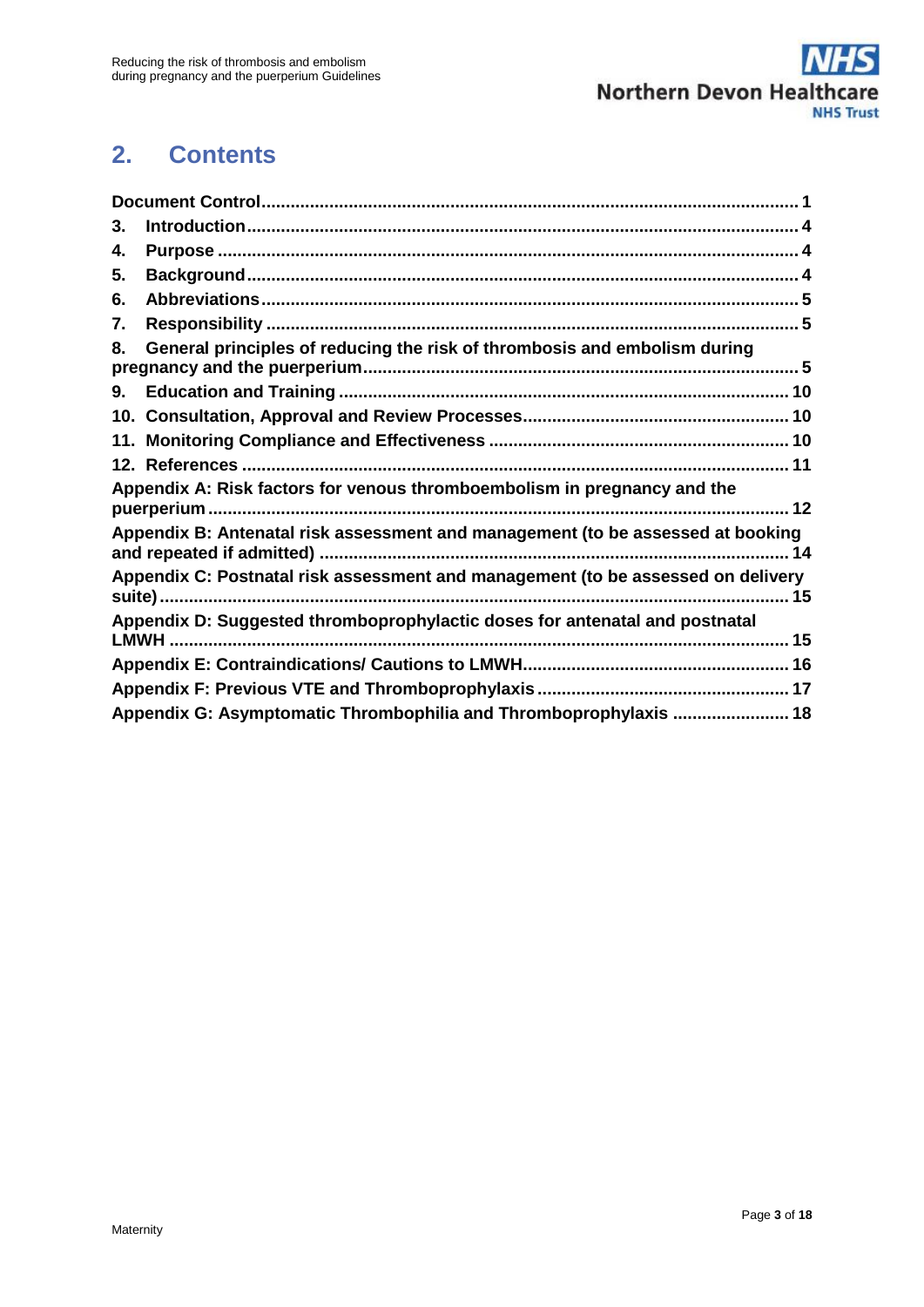# <span id="page-3-0"></span>**3. Introduction**

This document sets out Northern Devon Healthcare NHS Trust's best practice guidelines for reducing the risk of thrombosis and embolism during pregnancy and the puerperium.

## <span id="page-3-1"></span>**4. Purpose**

- **4.1.** The purpose of this guideline is to set out the following principles, which should be applied in order to reduce the risk of thromboembolic disorders during pregnancy and puerperium.
	- Thromboembolic risk assessment during pregnancy and puerperium.
	- Thromboprophylaxis during pregnancy and puerperium.
- **4.2.** These guiding principles are in accordance with best practice guidance from the Royal College of Obstetricians and Gynaecologists (2015). This clinical guideline applies to all staff employed within the Maternity Services and must be adhered to. Non-compliance with this guideline may be for valid clinical reasons only. The reason for non-compliance must be documented clearly in the patient's healthcare record.

## <span id="page-3-2"></span>**5. Background**

- **5.1.** Absolute risk of venous thrombosis (VTE) in pregnancy and the puerperium is low with overall incidence of 1–2 per 1000. The relative risk of (VTE) in pregnancy is increased four- to six-fold and this is increased further postpartum.
- **5.2.** Many fatal antenatal VTE events occur in the first trimester and therefore prophylaxis for women with previous VTE should begin early in pregnancy. The risk increases with gestational age, reaching a maximum just after delivery. C-section is a significant risk factor but women having vaginal deliveries are also at risk.
- **5.3.** There was a significant fall in the maternal mortality rate from pulmonary embolism(PE) from 1.56 per 100,000 maternities in 2003 -2005 to 0.70 per 100,000 maternities in 2006–2008 due largely to reductions in deaths from antenatal VTE as well as deaths from VTE after vaginal delivery and it seemed likely as a result of adopting published recommendations of RCOG (2004) on "Thromboprophylaxis during pregnancy, labour and after normal vaginal delivery". However, 79% and 89% of the women who died from PE in the UK between 2003 and 2005 and between 2006 and 2008 respectively had identifiable risk factors.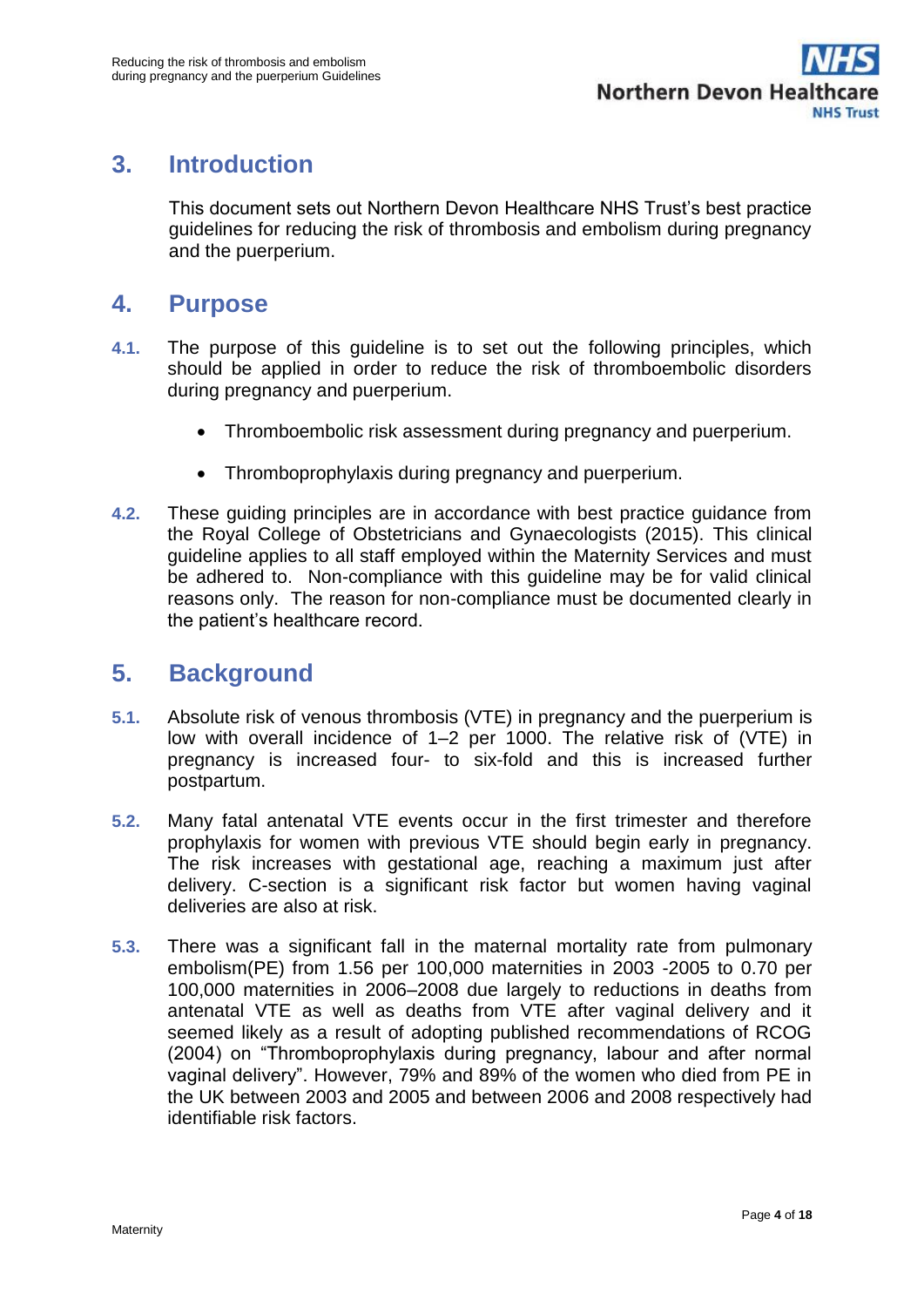

**5.4.** According to "Saving Lives, Improving Mothers' Care" report by MBRRACE - UK in 2018, maternal deaths from direct causes are unchanged with no significant change in the rates between 2011–13 and 2014–16. Thrombosis and thromboembolism remain the leading cause of direct maternal death during or up to six weeks after the end of pregnancy in the UK

## <span id="page-4-0"></span>**6. Abbreviations**

| 6.1. | <b>PE</b>   | Pulmonary embolism                |
|------|-------------|-----------------------------------|
| 6.2. | <b>VTE</b>  | Venous thromboembolism            |
| 6.3. | LMWH        | Low molecular weight heparin      |
| 6.4. | UFH         | Unfractionated heparin            |
| 6.5. | AES         | Anti-embolism stocking            |
| 6.6. | <b>APS</b>  | Antiphospholipid syndrome         |
| 6.7. | <b>OHHS</b> | Ovarian hyperstimulation syndrome |
| 6.8. | <b>IVF</b>  | In vitro fertilisation            |

# <span id="page-4-1"></span>**7. Responsibility**

All midwives and doctors are responsible for thromboprophylactic risk assessment of pregnant women during any stage of pregnancy and puerperium in any setting. Immediately after delivery, risk assessment should be undertaken by the midwife from labour ward for normal vaginal deliveries and medical staff for operative deliveries. If the woman requires LMWH thromboprophylaxis following completion of the risk assessment, midwives should refer them to medical staff for further assessment and prescription of the LMWH. In any circumstances, if in any doubt, a Consultant Obstetrician must be consulted. If still in doubt, please seek an opinion from a Haematologist.

# <span id="page-4-2"></span>**8. General principles of reducing the risk of thrombosis and embolism during pregnancy and the puerperium**

#### **8.1. Risk assessments**

All women should undergo a documented assessment of risk factors for VTE pre-pregnancy or in early pregnancy. (Appendix A). Magnitude of risk should be classed as high, intermediate and low based on the type of risk factors identified.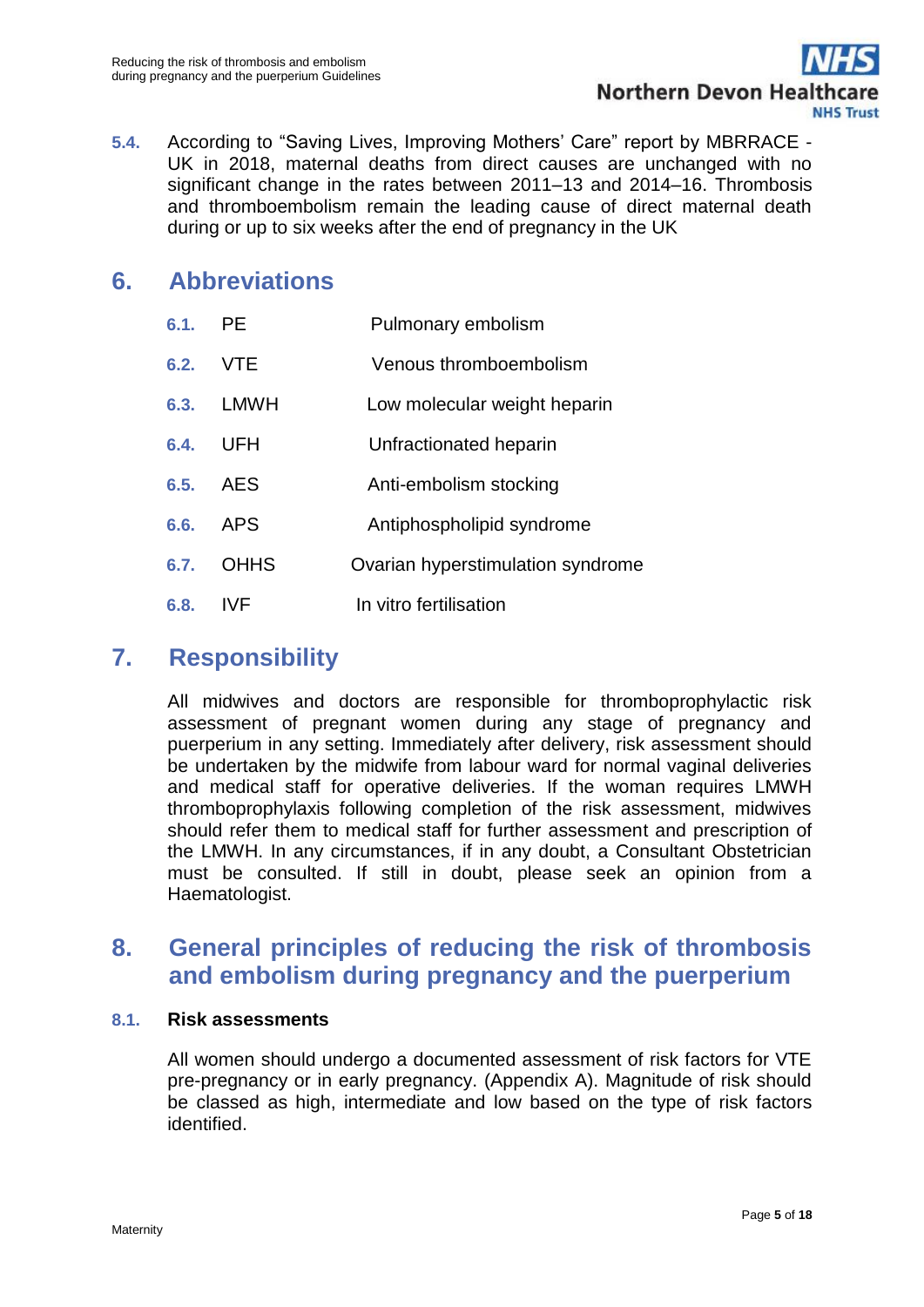Within NDDH, risk assessments should be completed and documented within the relevant Perinatal Institute notes of the women:

Pregnancy Notes (green): The Antenatal venous thromboembolism (VTE) assessment (page 13).

Postnatal Notes for Mother (dark purple): Postnatal venous thromboembolism (VTE) assessment (page 3).

Risk assessment should be repeated if the woman is admitted to hospital for any reason or develops other inter-current problems.

Risk assessment should be repeated intrapartum or immediately postpartum.

Reassessment of VTE risk and thromboprophylaxis after miscarriage and ectopic pregnancy are as important as reassessment of risk after giving birth

The risk of VTE should be discussed with women at risk and the reasons for individual recommendations explained.

### **8.2. Antenatal prophylaxis (Appendix B)**

#### 8.2.1. Previous VTE (Appendix F)

Discuss with haematologist

Recommend thromboprophylaxis with LMWH for those with **previous VTE, unprovoked or idiopathic or related to oestrogen or transient risk factors other than major surgery,** throughout antenatal period, beginning from as early in pregnancy as practical. Those with a single **previous VTE related to major surgery** and no other risk factors can withhold until 28 weeks gestation provided no additional risk factors are present.

Offer higher dose LMWH (either 50%,75% or full treatment dose) to women with **previous VTE associated with antithrombin deficiency or antiphospholipid syndrome (APS), or with recurrent VTE (who will often be on long term oral anticoagulants)** antenatally (and for 6 weeks postpartum or until returned to oral anticoagulant therapy after delivery). Manage in collaboration with haematologist in antenatal anti-Xa monitoring.

Manage with standard doses of LMWH to **previous VTE with other heritable thrombophilic defects.** 

#### 8.2.2. Asymptomatic thrombophilia (Appendix G)

Discuss with haematologist.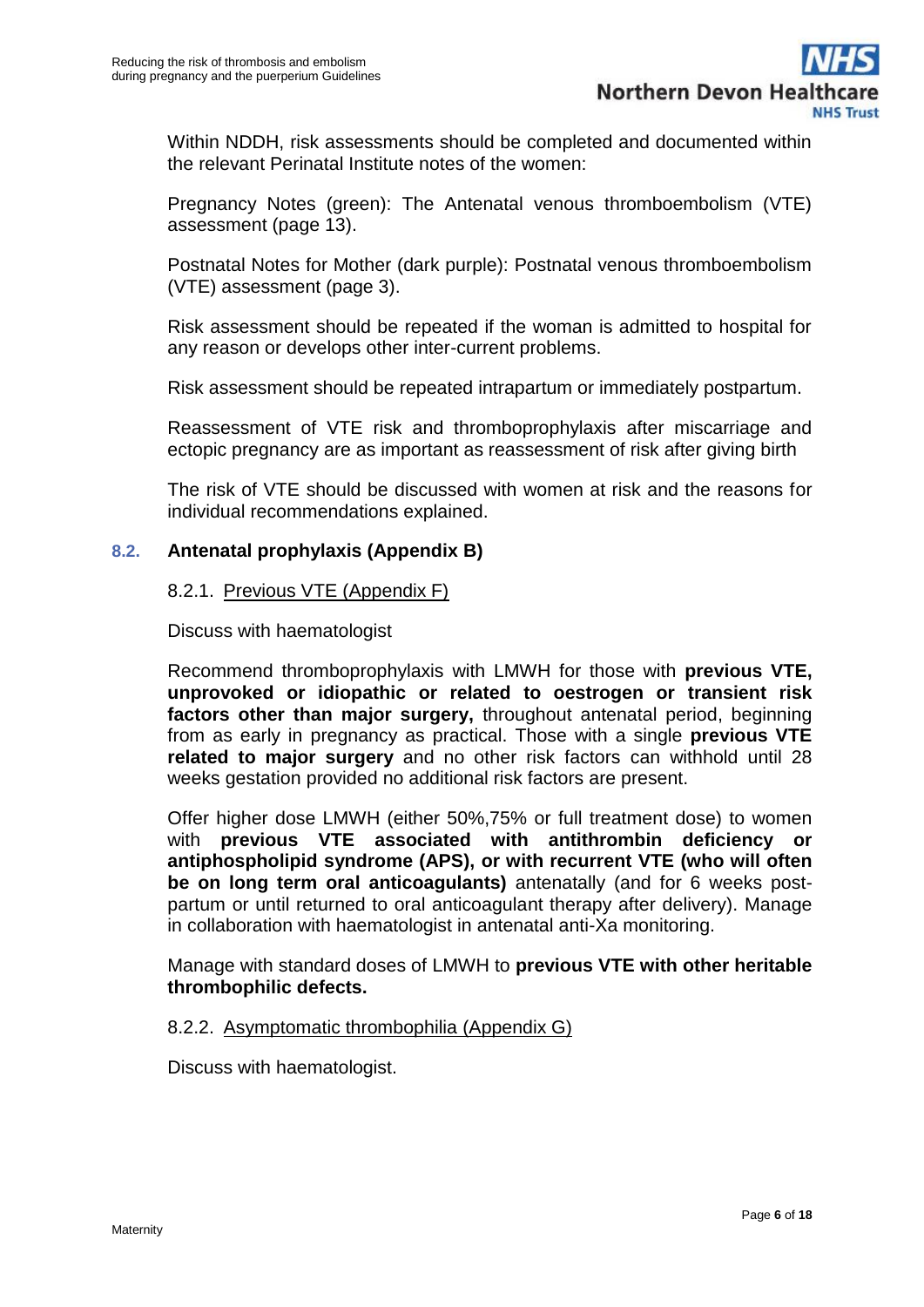

Offer antenatal LMWH throughout pregnancy and (6 weeks postnatally) to those with **higher risk thrombophilic tendency**; Antithrombin, protein C or S deficiency, those with >one thrombophilic defects (including homozygous Factor V Leiden, compound heterozygous, homozygous prothrombin gene mutation).

Consider antenatal LMWH to **lower risk thrombophilic tendency;**  heterozygosity for factor V Leiden or prothrombin gene mutation or antiphospholipid antibodies in the presence of three other risk factors throughout pregnancy and two other risk factors from 28 weeks.

#### 8.2.3. Current risk factors

Consider antenatal prophylaxis with LMWH throughout pregnancy (and 6 weeks postnatally) for women with **four current risk factors** other than previous VTE, first trimester risk factors or admission to hospital.

Consider antenatal prophylaxis with LMWH from 28 weeks of gestation (and 6 weeks postnatally) for women with **three current risk factors** other than previous VTE, first trimester risk factors or admission to hospital.

#### 8.2.4. First trimester risk factors

Consider thromboprophylaxis with LMWH in women with **first trimester risk factors** such as hyperemesis or ovarian hyperstimulation syndrome (OHSS) in the first trimester and discontinue when they resolve. IVF pregnancy with three other risk factors should be considered LMWH starting in the first trimester.

Consider **thrombophilia testing** to women with no personal or risk factors for VTE but who have a family history of an unprovoked or oestrogen-provoked VTE in first degree relative when aged under 50 years either antithrombin deficiency or where the specific thrombophilia has not been detected.

#### **8.3. Labour and Delivery**

Women receiving LMWH during the antenatal period should be advised to stop administering any further LMWH if they have vaginal bleeding or they think they are in labour. These women should be reassessed on admission and any further doses prescribed by medical staff. The timing of any epidural and last dose of LMWH should be discussed with the anaesthetist to minimize or avoid the risk of epidural haematoma.

Regional techniques should not be used until at least 12 hours after the previous prophylactic dose of LMWH or at least 24 hours after the last therapeutic dose of LMWH. For therapeutic doses or higher prophylactic doses (see Appendix D), no regional anaesthetic technique should be used unless previously discussed with Consultant Anaesthetist.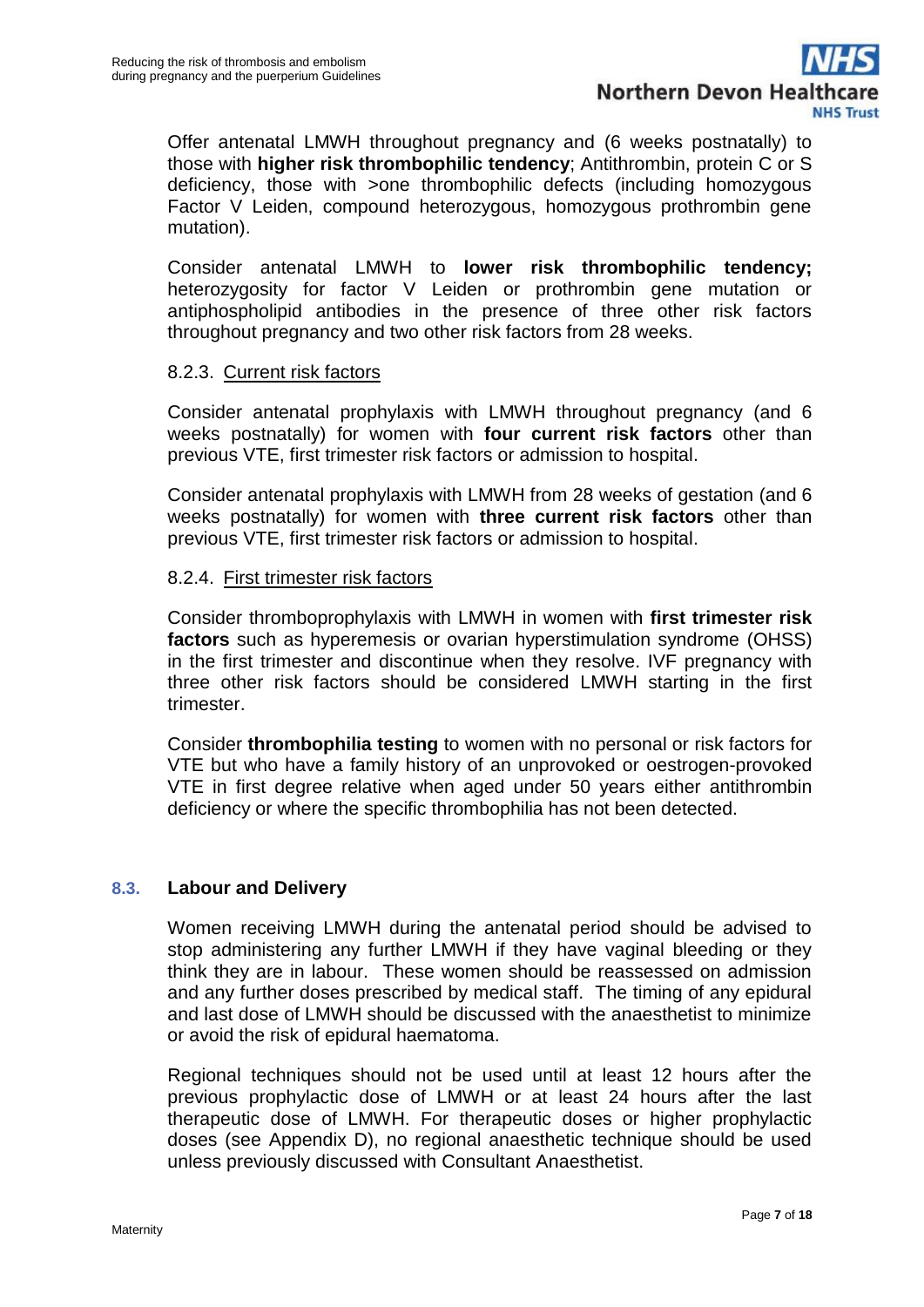LMWH should not be given for four hours after use of spinal anaesthesia or after the epidural catheter has been removed; six hours if the procedure was traumatic (this should be discussed with anaesthetist).

The epidural catheter should not be removed within 12 hours of the most recent injection of prophylactic LMWH.

Women receiving antenatal LMWH having an elective caesarean section should receive a thromboprophylaxis dose of LMWH on the day prior to delivery and, on the day of delivery, any morning dose should be omitted, and the operation performed that morning or afternoon and give next dose at least 4 hours post spinal in most cases, on day of surgery.

If regional analgesia has not been used, the first thromboprophylaxis dose of LMWH should be given as soon as possible after delivery provided there is no postpartum haemorrhage.

Women at high risk of haemorrhage with risk factors including major antepartum haemorrhage, coagulopathy, progressive wound haematoma, suspected intra-abdominal bleeding and postpartum haemorrhage may be managed with anti-embolism stockings (AES), or intermittent pneumatic compression devices. Unfractionated heparin (UFT) may also be considered. Thromboprophylaxis should be started or reinstituted as soon as the immediate risk of haemorrhage is reduced.

If a woman develops a haemorrhagic problem while on LMWH the treatment should be stopped and expert haematological advice sought.

#### **8.4. Thromboprophylaxis after delivery (Appendix C)**

Advise to continue LMWH for 6 weeks in high-risk women and for 10 days in intermediate-risk women.

Recommend prophylactic LMWH for 10 days postpartum to any woman with **two or more current or persisting risk factors** (other than previous VTE or thrombophilia).

Recommend six weeks' postnatal prophylaxis with LMWH to those with **asymptomatic thrombophilia; antithrombin, protein C or S deficiency or those with more than one thrombophilia defect** (including homozygous Factor V Leiden, homozygous prothrombin gene mutation and compound heterozygotes).

Consider postnatal LMWH for 10 days to other asymptomatic thrombophilic defects; **heterozygosity for factor V Leiden or prothrombin gene mutation or antiphospholipid antibodies in the presence of one other risk factor.** 

All women with **BMI greater than or equal to 40 kg/m2** should be considered for prophylactic LMWH in doses appropriate for their weight for 10 days after delivery (Appendix D)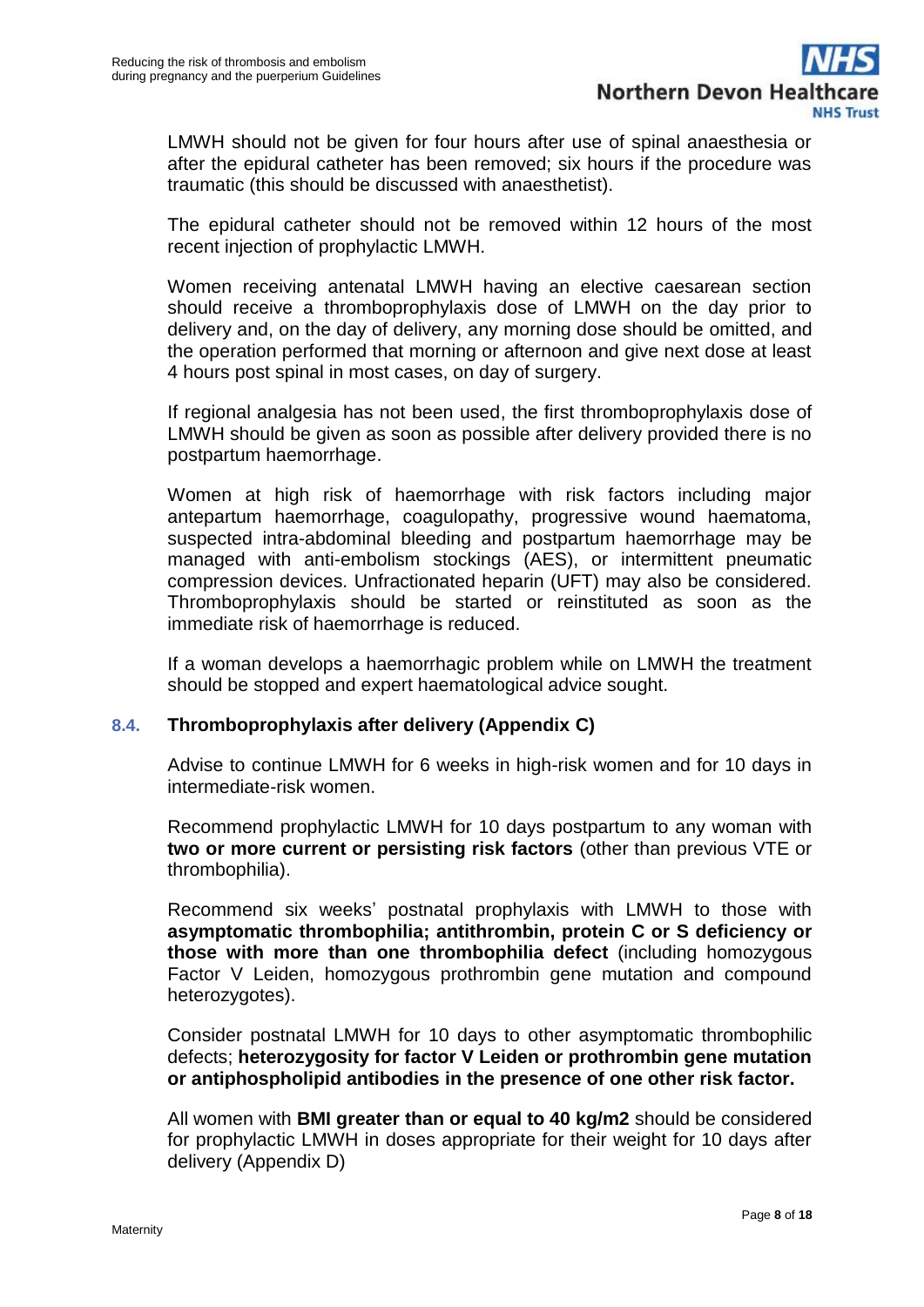

Risk assessment should be performed in each woman at least once following delivery and before discharge and arrangements made for LMWH prescription and administration (usually by the woman herself) in the community where necessary.

In women who have additional persistent (lasting more than 10 days postpartum) risk factors, such as prolonged admission, wound infection or surgery in the puerperium, thromboprophylaxis should be extended for up to 6 weeks or until the additional risk factor/s is/are no longer present.

#### **8.5. Thromboprophylactic agents**

#### **Low molecular weight heparins (LMWH)**

Low molecular weight heparins are the agents of choice for antenatal and postnatal thromboprophylaxis and safe in breast feeding. Doses of LMWH are based on the body weight (Appendix D), either booking or most recent weight.

LMWH is safe in pregnancy and breast feeding.

It is only necessary to monitor the platelet count if the woman has had prior exposure to unfractionated heparin (UFH).

Monitoring of anti-Xa levels is not required when LMWH is used for thromboprophylaxis.

Doses of LMWH should be reduced in women with renal impairment.

LMWH should be avoided, discontinued or postponed in women at risk of bleeding after careful consideration of the balance of risks of bleeding and thrombosis. (Appendix E)

Women with previous or current allergic reactions to LMWH should be offered an alternative preparation or alternative form of prophylaxis.

Further advice on the management of a woman with both VTE risk factors and bleeding risk factors or LMWH allergy may be sought from a haematologist with expertise in the management of thrombosis and bleeding disorders in pregnancy.

#### **8.6. Unfractionated heparin (UFH)**

In women at very high risk of thrombosis (previous VTE &/ thrombophilia), UFH may be used peripartum in preference to LMWH where there is an increased risk of haemorrhage or where regional anaesthetic techniques may be required.

If UFH is used after caesarean section (or other surgery), the platelet count should be monitored every 2–3 days from days 4–14 or until heparin is stopped.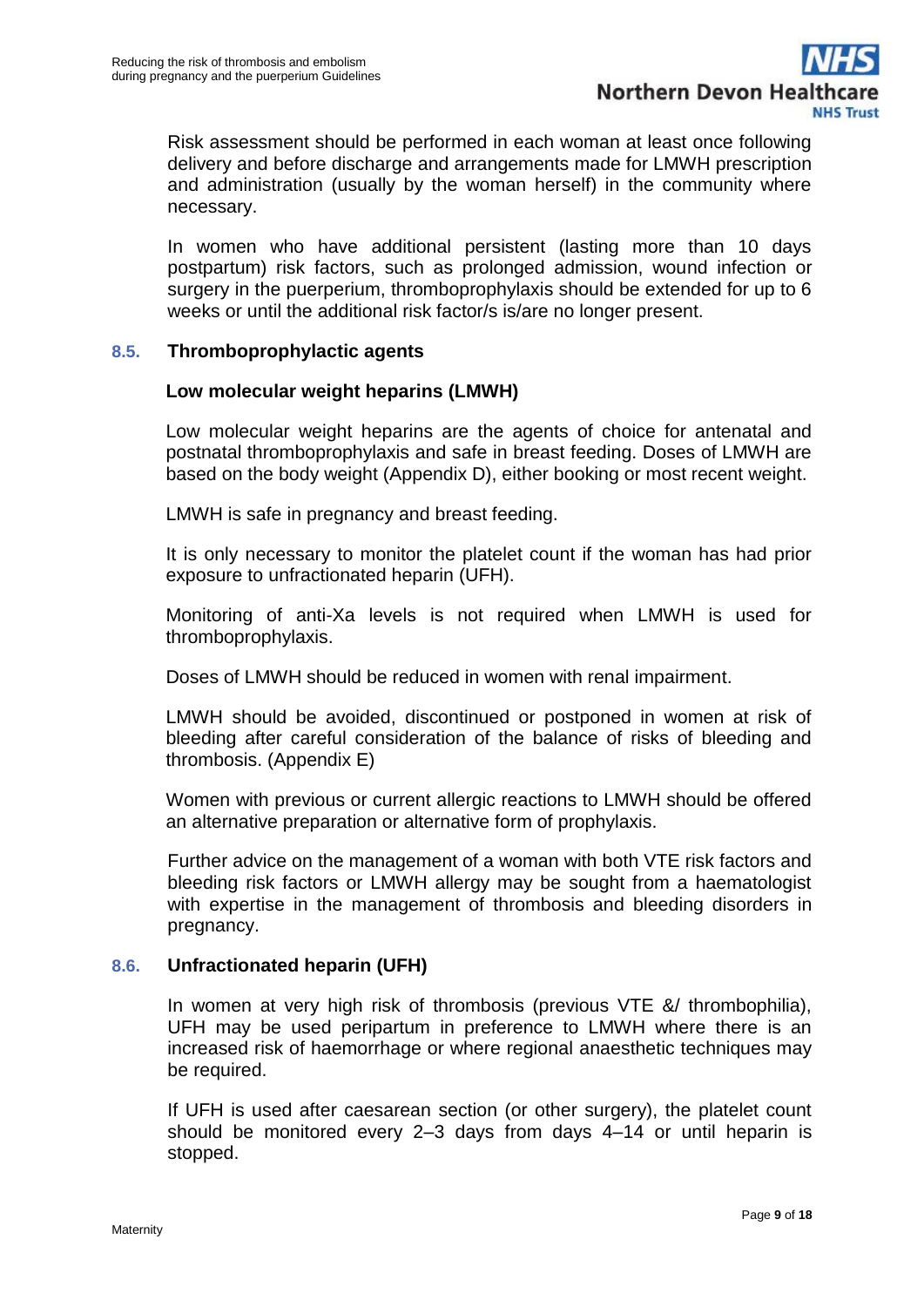#### **8.7. Warfarin**

Women on long-term warfarin or other oral anticoagulants should be counselled about the risks of these agents to the fetus and advised to stop their oral anticoagulant therapy and change to LMWH as soon as pregnancy is confirmed, ideally within 2 weeks of the missed period and before the sixth week of pregnancy.

Women receiving long-term anticoagulation with warfarin can be converted from LMWH to warfarin postpartum when the risk of haemorrhage is reduced, usually 5–7 days after delivery. Warfarin is safe in breastfeeding.

#### **8.8. Aspirin**

Aspirin is not recommended for thromboprophylaxis in obstetric patients.

#### **8.9. Anti-embolism Stockings (AES)**

The use of properly applied AES of appropriate size and providing graduated compression with a calf pressure of 14–15 mmHg is recommended in pregnancy and the puerperium for women who are hospitalised and have a contraindication to LMWH, those who are at high risk of VTE (in combination with LMWH) and women travelling long distance for more than 4 hours.

## <span id="page-9-0"></span>**9. Education and Training**

There is no formal training programme for VTE in pregnancy. However, all senior midwives and obstetricians are responsible to support the junior staff to learn the risk assessment and prevention of VTE during pregnancy and puerperium.

### <span id="page-9-1"></span>**10. Consultation, Approval and Review Processes**

The author consulted with all relevant stakeholders. Please refer to the Document Control Report.

Final approval was given by the maternity specialist governance forum.

The guideline will be reviewed every three years. The author will be responsible for ensuring the guidelines are reviewed and revisions approved in accordance with the Document Control Report.

### <span id="page-9-2"></span>**11. Monitoring Compliance and Effectiveness**

Incidents related to venous thromboembolism will be closely monitored and investigated by the Maternity Services Risk Co-ordinator. All maternity staff will learn from the incidents related to VTF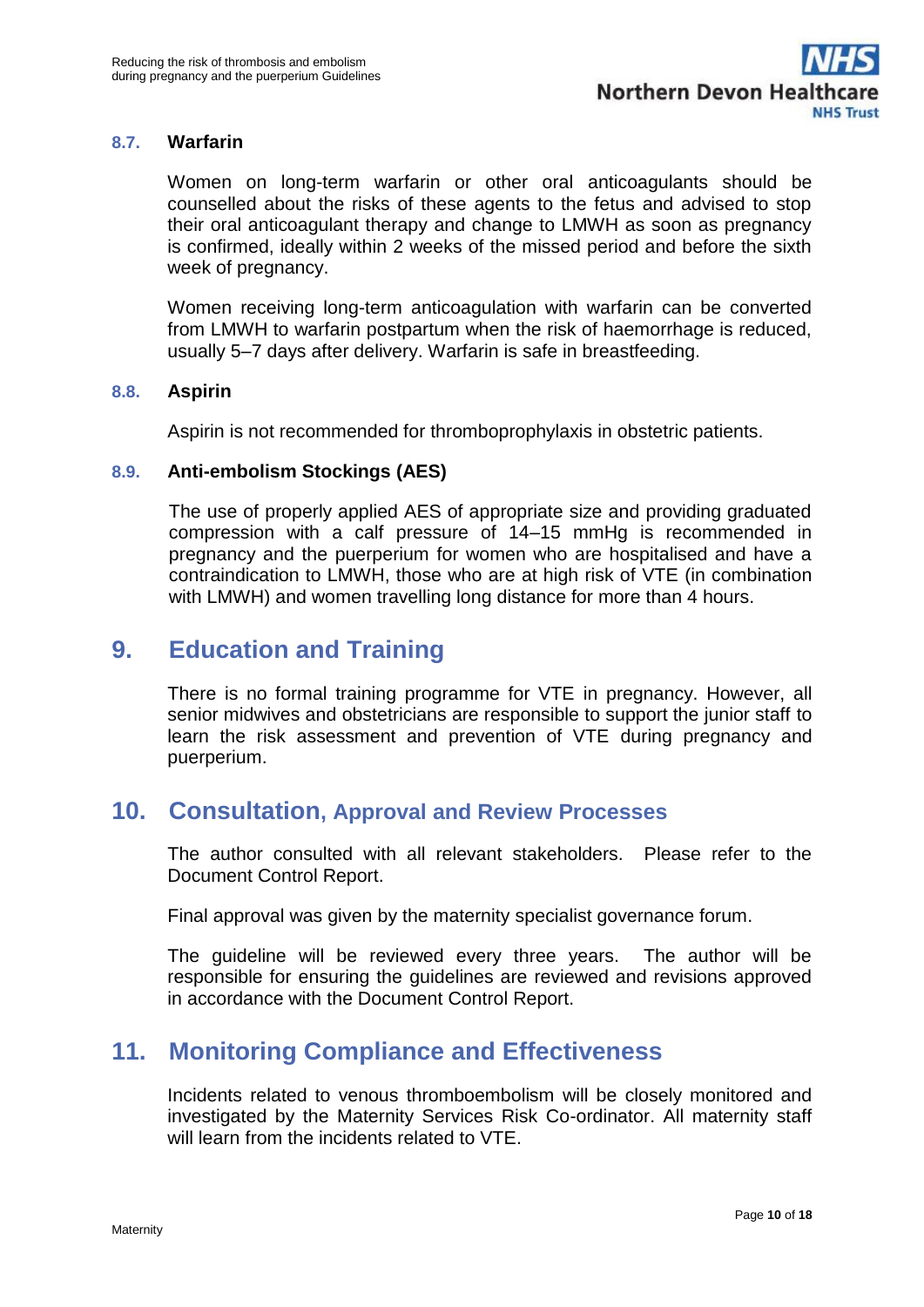

# <span id="page-10-0"></span>**12. References**

MBRRACE -UK. "Saving Lives, Improving Mothers' Care" :2018.

RCOG: "Reducing the risk of thrombosis and embolism during pregnancy and puerperium". Green-top Guideline No. 37a. April 2015.

Centre for Maternal and Child Enquiries (CMACE). Saving Mothers' Lives: Reviewing maternal deaths to make motherhood safer: 2006-2008. The Eighth report on Confidential Enquiries into Maternal Deaths in the United Kingdom. BJOG 2011; 118(Suppl.1):1-203.

Knight M; UKOSS. Antenatal pulmonary embolism: risk factors, management and outcomes. BJOG 2008; 115: 453–61.

LMW heparins for thromboprophylaxis and treatment of VTE in pregnancy: a systematic review of safety and efficacy. Blood 2005 Vol. 106, no.2 401-40

Inherited thrombophilia and first VTE during pregnancy and the puerperium. Thrombosis and Haemostasis Martinelli et al. 2002

Risk of pregnancy related VTE in carriers of severe inherited thrombophilia. Thrombosis and Haemostasis Martinelli et al. 2001

DOH. Risk Assessment of Venous Thrombosis (VTE) ref 10278

Baglin T et al. Guidelines on the use and monitoring of heparin. (British Society for Haematology) British Journal of Haematology, 133, 19-34

<span id="page-10-1"></span>Regional anaesthesia and patients with abnormalities of coagulation. The Association of Anaesthetists of Great Britain and Ireland, the Obstetric Anaesthetists' Association, Regional Anaesthesia UK. Anaesthesia Vol. 68 Issue 9, pages 966-972, September 2013.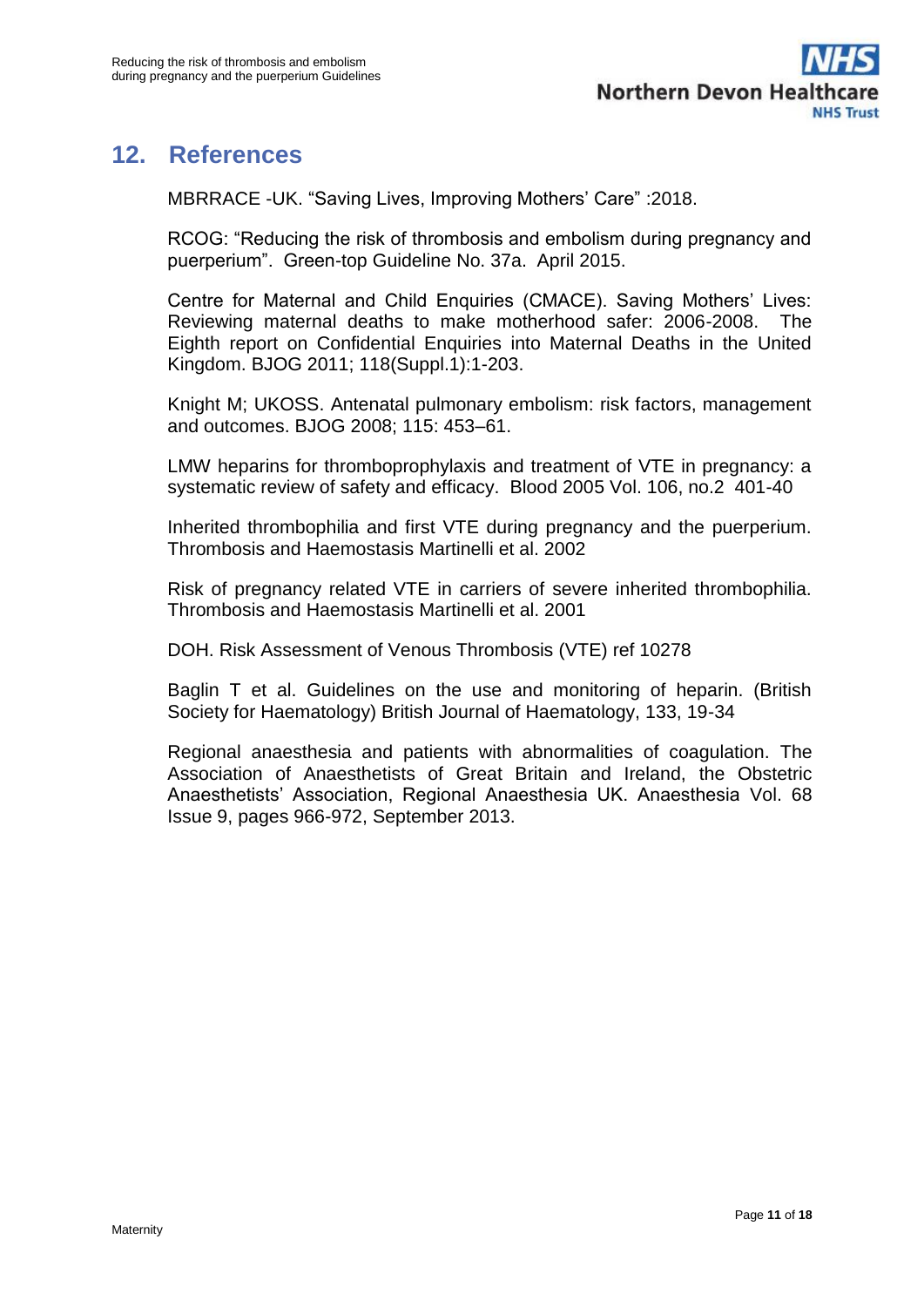### **Appendix A: Risk factors for venous thromboembolism in pregnancy and the puerperium**

|                                                    | <b>Risk Factors</b>                                                                                                                                                                                                                                                  |  |  |  |
|----------------------------------------------------|----------------------------------------------------------------------------------------------------------------------------------------------------------------------------------------------------------------------------------------------------------------------|--|--|--|
| <b>Pre-existing</b>                                | Previous venous thromboembolism                                                                                                                                                                                                                                      |  |  |  |
|                                                    | Thrombophilia                                                                                                                                                                                                                                                        |  |  |  |
|                                                    | <b>Heritable:</b>                                                                                                                                                                                                                                                    |  |  |  |
|                                                    | Antithrombin deficiency                                                                                                                                                                                                                                              |  |  |  |
|                                                    | Protein C deficiency                                                                                                                                                                                                                                                 |  |  |  |
|                                                    | Protein S deficiency                                                                                                                                                                                                                                                 |  |  |  |
|                                                    | Factor V Leiden                                                                                                                                                                                                                                                      |  |  |  |
|                                                    | Prothrombin gene G 20210A mutation                                                                                                                                                                                                                                   |  |  |  |
|                                                    | <b>Acquired:</b>                                                                                                                                                                                                                                                     |  |  |  |
|                                                    | Antiphospholipid antibodies                                                                                                                                                                                                                                          |  |  |  |
|                                                    | Persistent lupus anticoagulant and/ Persistent moderate / high titre<br>anticardiolipin antibodies and /or $\beta_2$ -glycoprotein 1 antibodies                                                                                                                      |  |  |  |
|                                                    | Medical co-morbidities (cancer, heart failure, active SLE, inflammatory<br>conditions - inflammatory bowel disease or inflammatory polyarthropathy,<br>nephrotic syndrome, type 1 diabetes mellitus with nephropathy, sickle cell<br>disease, intravenous drug user) |  |  |  |
|                                                    | Age $> 35$ years                                                                                                                                                                                                                                                     |  |  |  |
|                                                    | Obesity (BMI $\geq$ 30 kg/m <sup>2</sup> ) either pre-pregnancy or in early pregnancy                                                                                                                                                                                |  |  |  |
|                                                    | Parity $\geq 3$                                                                                                                                                                                                                                                      |  |  |  |
|                                                    | Smoking                                                                                                                                                                                                                                                              |  |  |  |
|                                                    | Gross varicose veins (symptomatic or above knee or with associated phlebitis,<br>oedema/ skin changes)                                                                                                                                                               |  |  |  |
| <b>Obstetric</b>                                   | Paraplegia                                                                                                                                                                                                                                                           |  |  |  |
|                                                    | <b>Multiple pregnancy</b>                                                                                                                                                                                                                                            |  |  |  |
|                                                    | Current pre-eclampsia                                                                                                                                                                                                                                                |  |  |  |
|                                                    | <b>Caesarean section</b>                                                                                                                                                                                                                                             |  |  |  |
|                                                    | PPH (>1 litre /requiring blood transfusion)                                                                                                                                                                                                                          |  |  |  |
|                                                    | Prolonged labour > 24 hours                                                                                                                                                                                                                                          |  |  |  |
|                                                    | Mid-cavity or rotational operative delivery                                                                                                                                                                                                                          |  |  |  |
|                                                    | <b>Stillbirth</b>                                                                                                                                                                                                                                                    |  |  |  |
| <b>New</b>                                         | Preterm birth                                                                                                                                                                                                                                                        |  |  |  |
| onset/Transient<br>/ Potentially<br>reversible (*) | ERPC.<br>Any surgical<br>procedure<br>in<br>pregnancy<br>puerperium<br>or<br>e.g.<br>appendicectomy, postpartum sterilization) except immediate repair of the<br>perineum                                                                                            |  |  |  |
|                                                    | <b>Bone fracture</b>                                                                                                                                                                                                                                                 |  |  |  |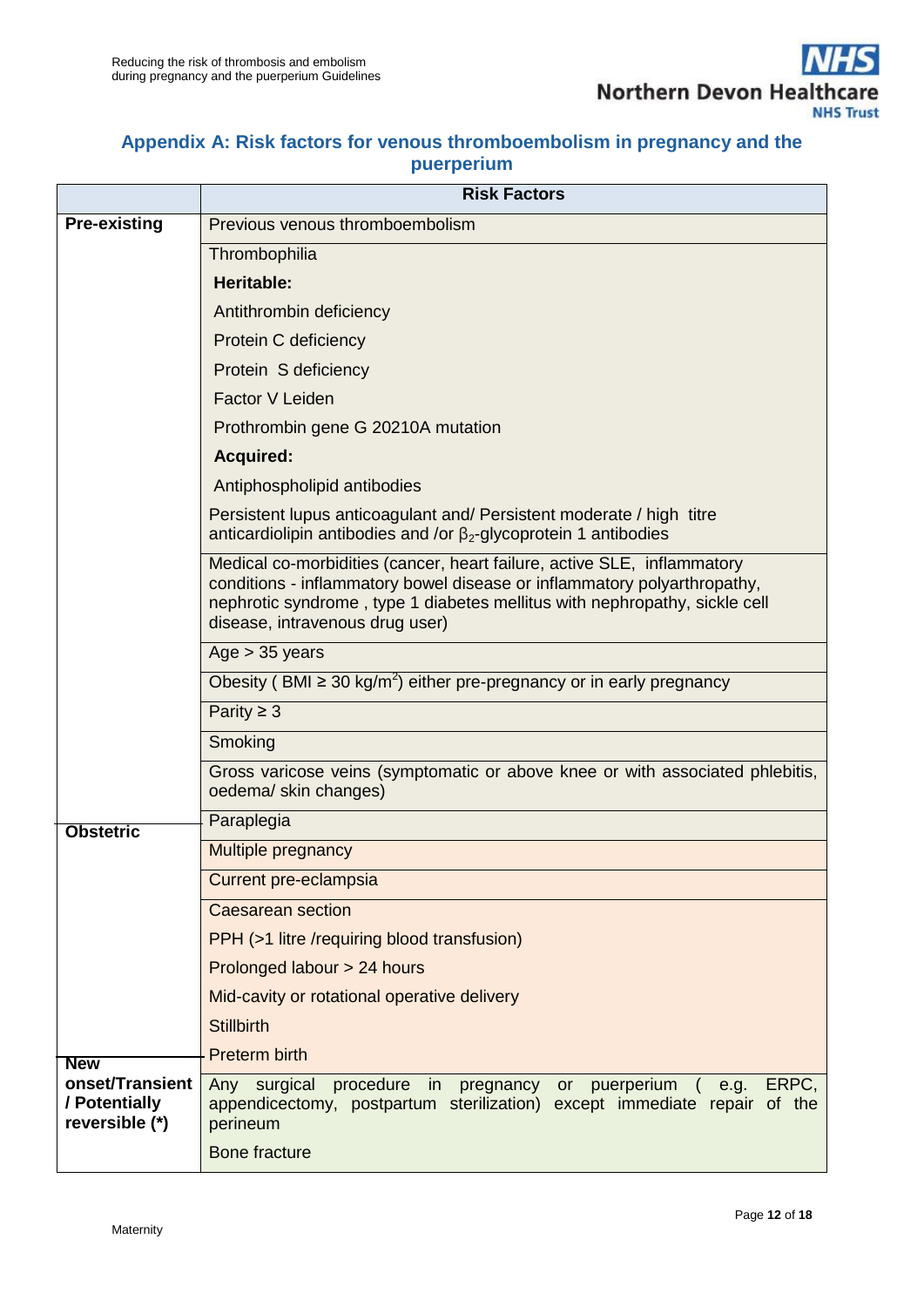| Hyperemesis, dehydration                                                                                                                              |
|-------------------------------------------------------------------------------------------------------------------------------------------------------|
| OHSS (first trimester only) (ART, IVF)                                                                                                                |
| Admission or Immobility ( $\geq$ 3 days' bed rest, symphysis pubis dysfunction<br>restricting mobility, paraplegia)                                   |
| Current systemic infection (requiring intravenous antibiotics or admission to<br>hospital) e.g. pneumonia, pyelonephritis, postpartum wound infection |
| Long-distance travel ( $>$ 4 hours)                                                                                                                   |
|                                                                                                                                                       |

Note: (\*); potentially reversible risk factors which may develop at later stages in gestation than the initial risk assessment or may resolve. Therefore, continuing individual risk assessment is important.

<span id="page-12-0"></span>Women with previous VTE should have a careful history documented. Where objective documentation is not available, the previous diagnosis of VTE can be assumed in cases where the woman gives a good history and received prolonged (greater than 6 weeks) therapeutic anticoagulation.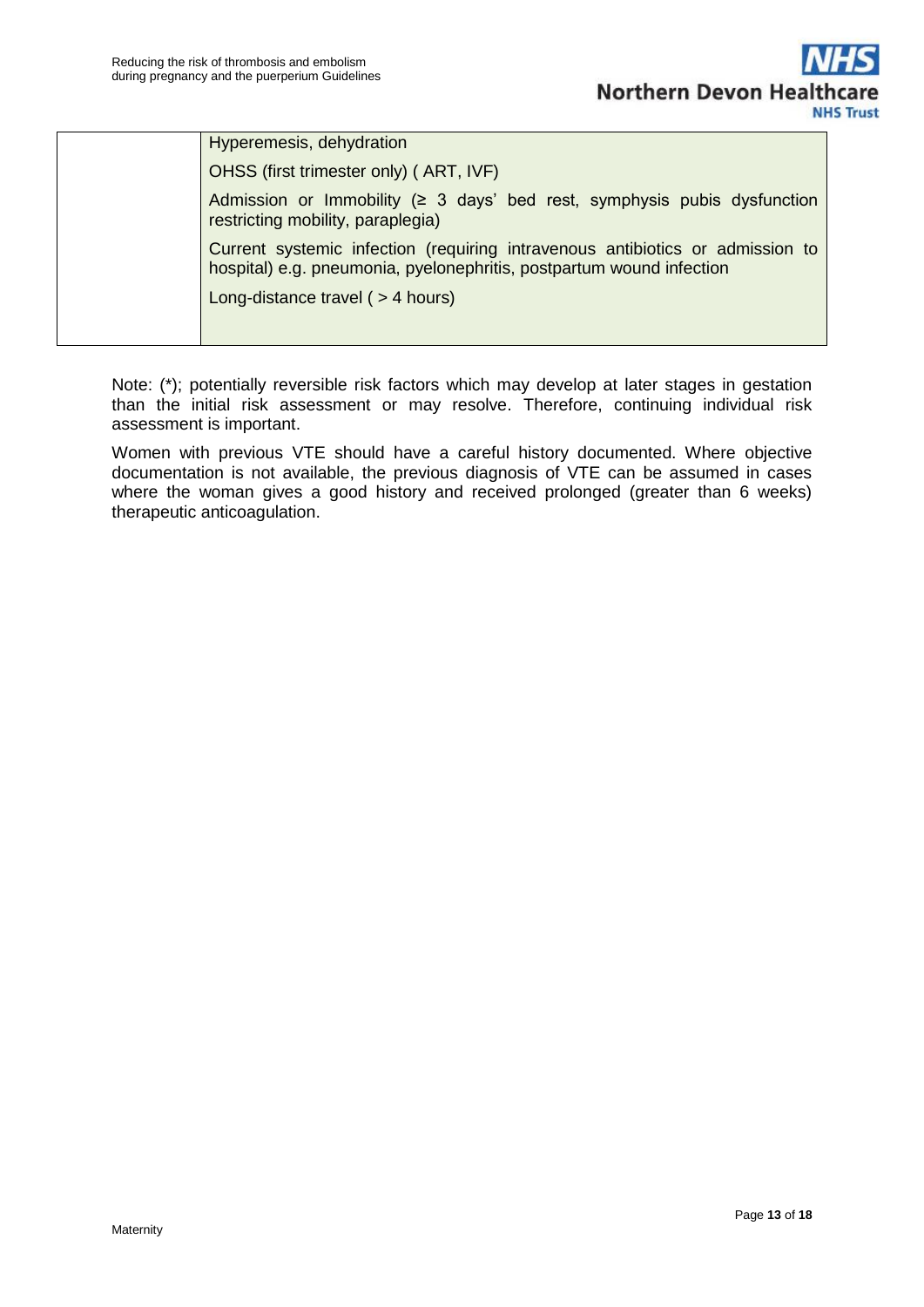

#### **Appendix B: Antenatal risk assessment and management (to be assessed at booking and repeated if admitted)**

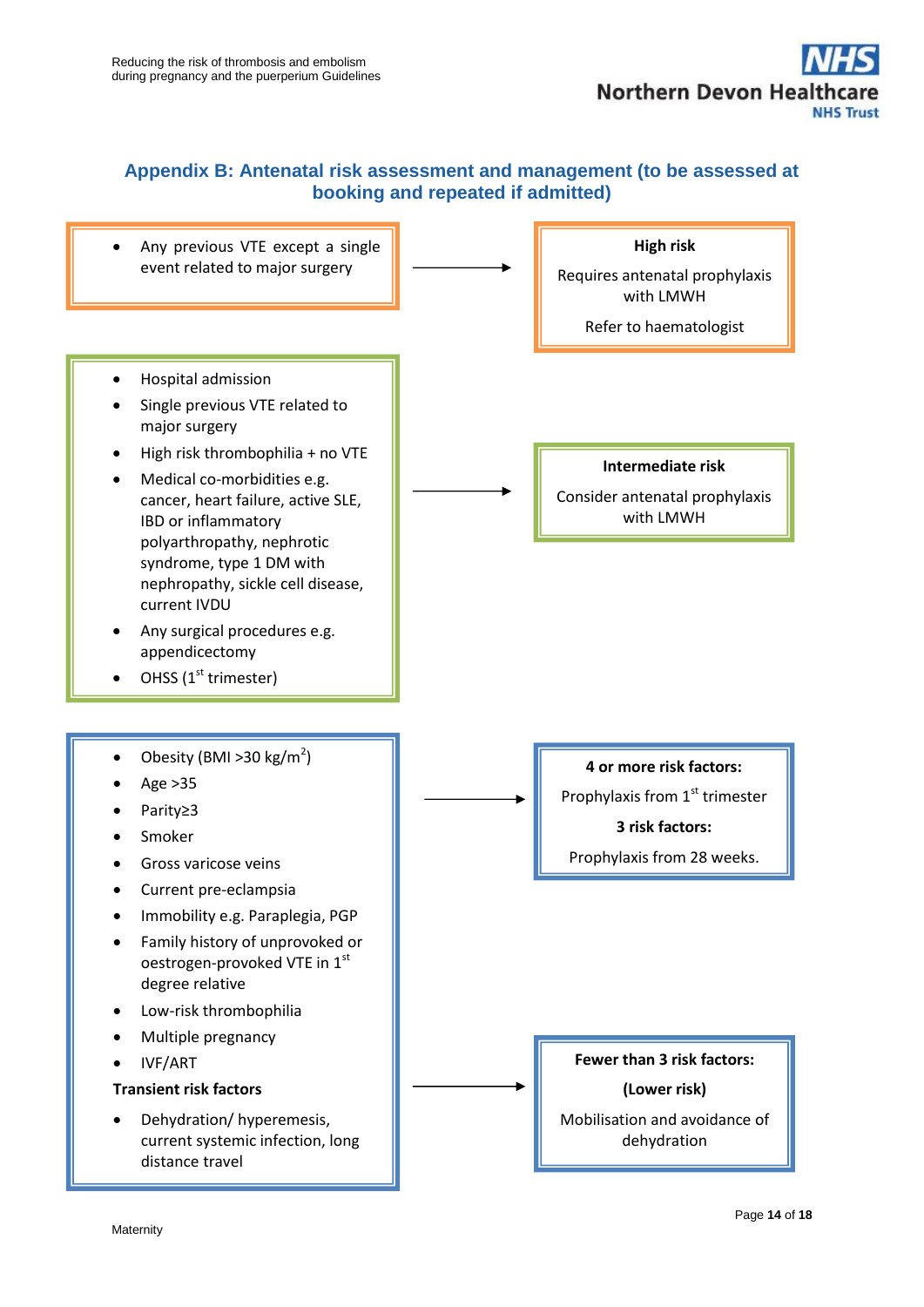

#### <span id="page-14-0"></span>**Appendix C: Postnatal risk assessment and management (to be assessed on delivery suite)**

<span id="page-14-1"></span>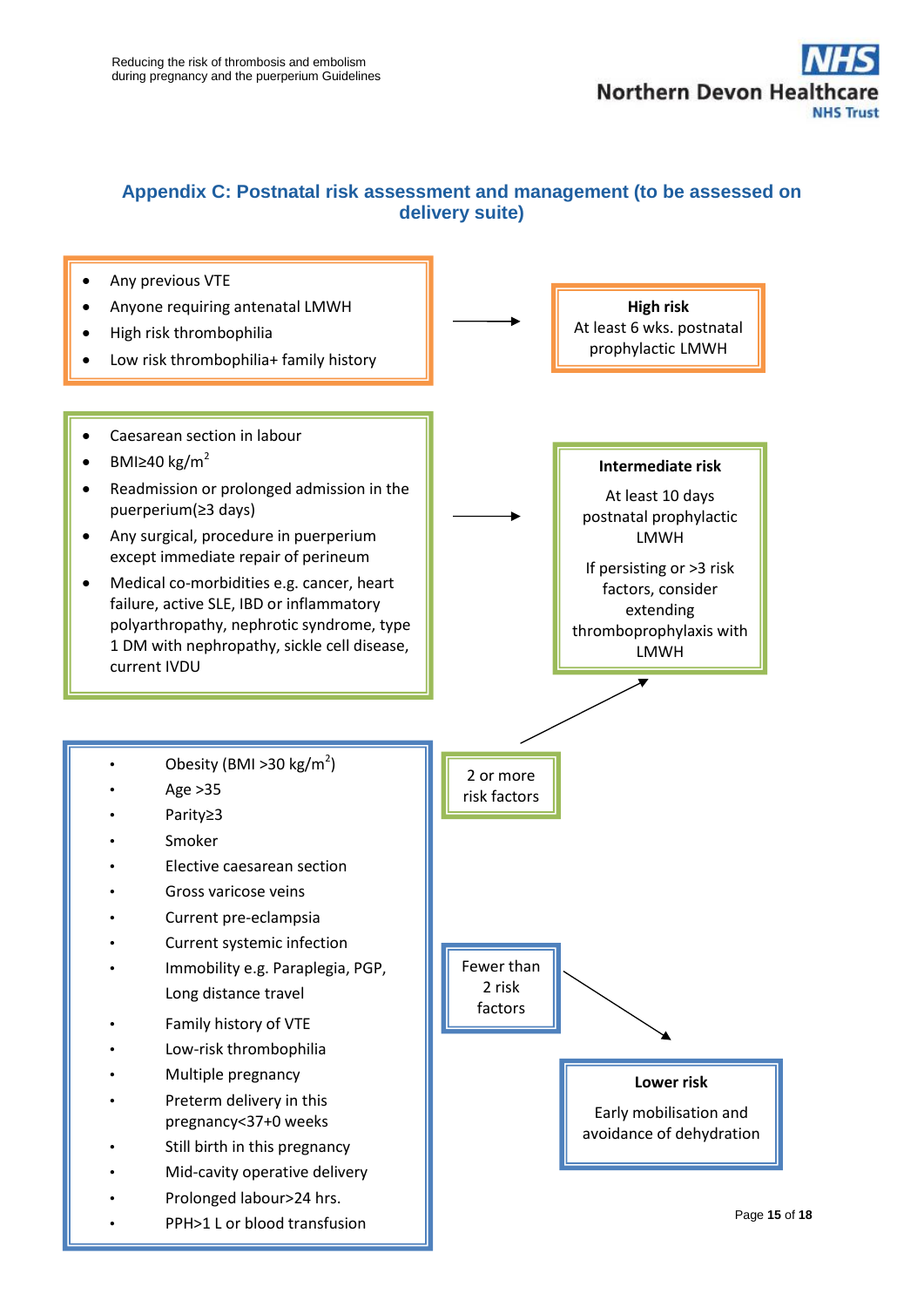

### **Appendix D: Suggested thromboprophylaxis doses for antenatal and postnatal LMWH**

| Weight                                                           | <b>Enoxaparin</b> | <b>Dalteparin</b>    |
|------------------------------------------------------------------|-------------------|----------------------|
| <50 kg                                                           | 20mg daily        | 2500units daily      |
| 50-90 kg                                                         | 40mg daily        | 5000 units daily     |
| 91-130 kg                                                        | 60mg daily        | 7500units daily      |
| 131-170 kg                                                       | 80mg daily        | 10000units daily     |
| >170 kg                                                          | 0.6mg/kg/day      | 75units/kg/day       |
| <b>High prophylactic dose</b><br>for women weighing 50-<br>90 kg | 40mg 12hrly       | 5000 units 12 hourly |

### **Appendix E: Contraindications/ Cautions to LMWH**

### **Contraindications/ Cautions**

<span id="page-15-0"></span>**Known bleeding disorder (e.g. haemophilia, von Willebrand disease, acquired coagulopathy)**

#### **Active antenatal or postpartum bleeding**

**Women considered at increased risk of major haemorrhage (e.g. placenta praevia)**

Thrombocytopenia (platelet count <  $75 \times 10^9$ /l)

Acute stroke in previous 4 weeks (haemorrhagic or ischaemic)

#### **Severe renal disease(glomerular filtration rate [GFR]< 30 ml/minute/1.73m<sup>2</sup>)**

Severe liver disease (prothrombin time above normal range or known varices)

Uncontrolled hypertension (blood pressure > 200 mmHg systolic or > 120 mmHg diastolic)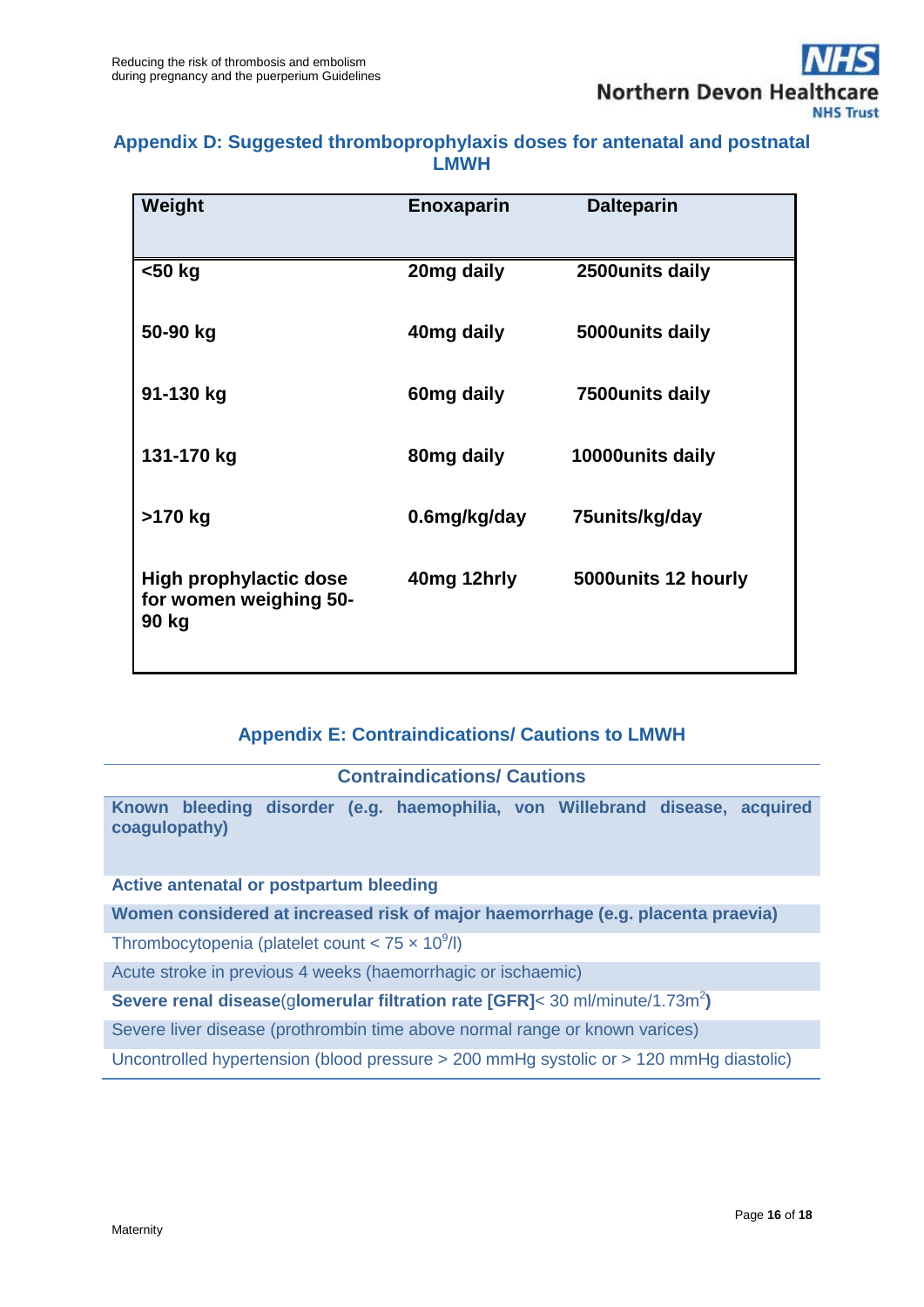### <span id="page-16-0"></span>**Appendix F: Previous VTE and Thromboprophylaxis**

|                                                                                                                              | <b>Previous VTE</b>                        | <b>Prophylaxis</b><br>(Manage in collaboration<br>with haematologist) |  |
|------------------------------------------------------------------------------------------------------------------------------|--------------------------------------------|-----------------------------------------------------------------------|--|
| <b>Single previous VTE</b> (unprovoked or idiopathic or<br>related to oestrogen or risk factors other than major<br>surgery) |                                            | LMWH throughout antenatal period                                      |  |
| Single previous VTE related to major surgery+no<br>other risk factors                                                        |                                            | LMWH from 28 weeks gestation                                          |  |
| <b>Previous VTE</b><br>associated with<br>thrombophilia                                                                      | Heritable (Antithrombin<br>deficiency)     | Higher dose LMWH antenatal and 6<br>weeks post-partum                 |  |
|                                                                                                                              | Heritable (other thrombophilic<br>defects) | Standard dose LMWH                                                    |  |
|                                                                                                                              | Acquired (Antiphospholipid<br>syndrome)    | Higher dose LMWH antenatal and 6<br>weeks post-partum                 |  |
| <b>Previous recurrent VTE</b>                                                                                                |                                            | Higher dose LMWH antenatal and 6<br>weeks post-partum                 |  |